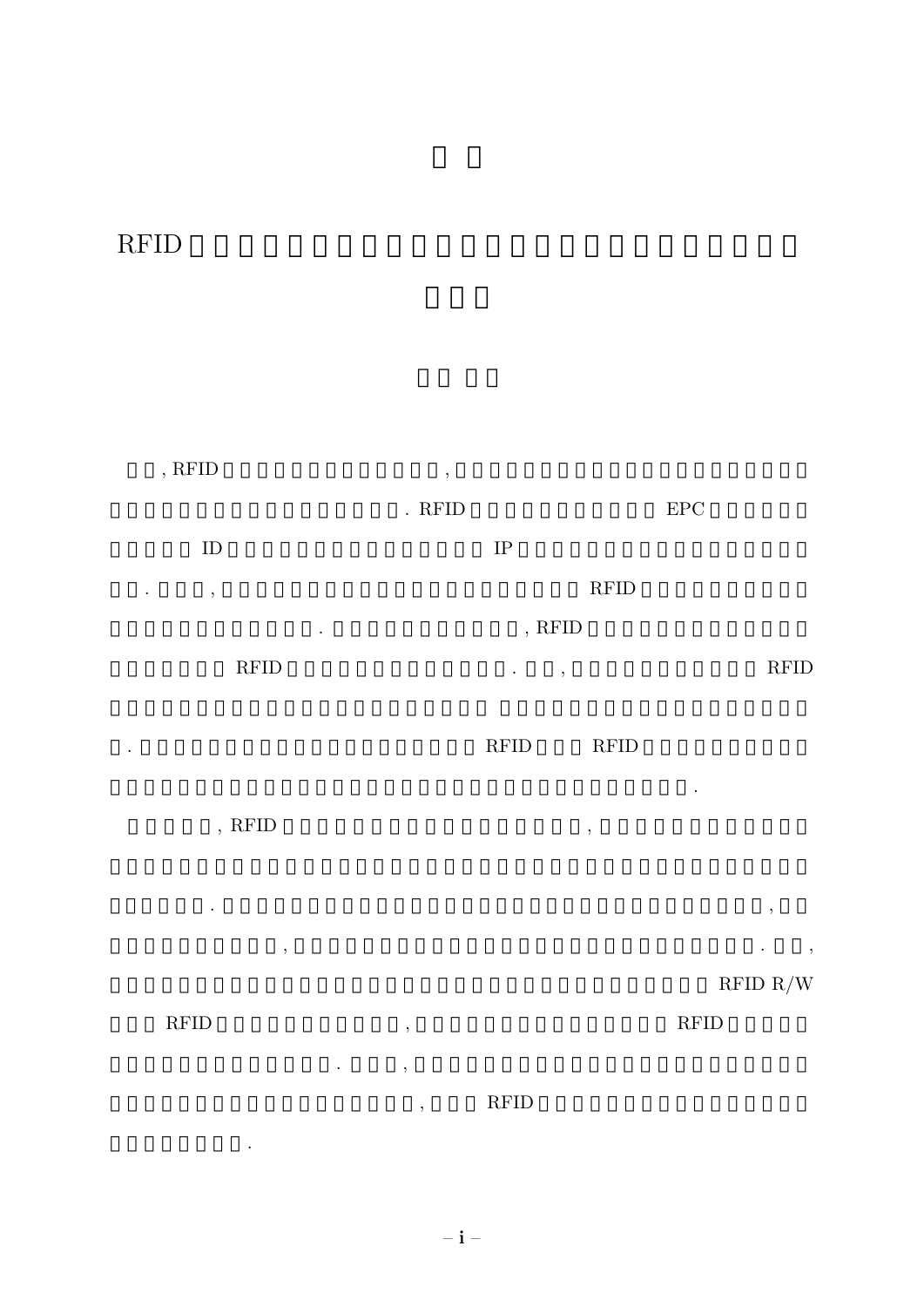$\label{eq:RNI} \quad , \qquad \qquad , \; {\rm RNI}$  $\operatorname{RFID}$ 

 $\overline{\phantom{a}}$ 

 $\operatorname{RFID}$ 

 $\overline{\phantom{a}}$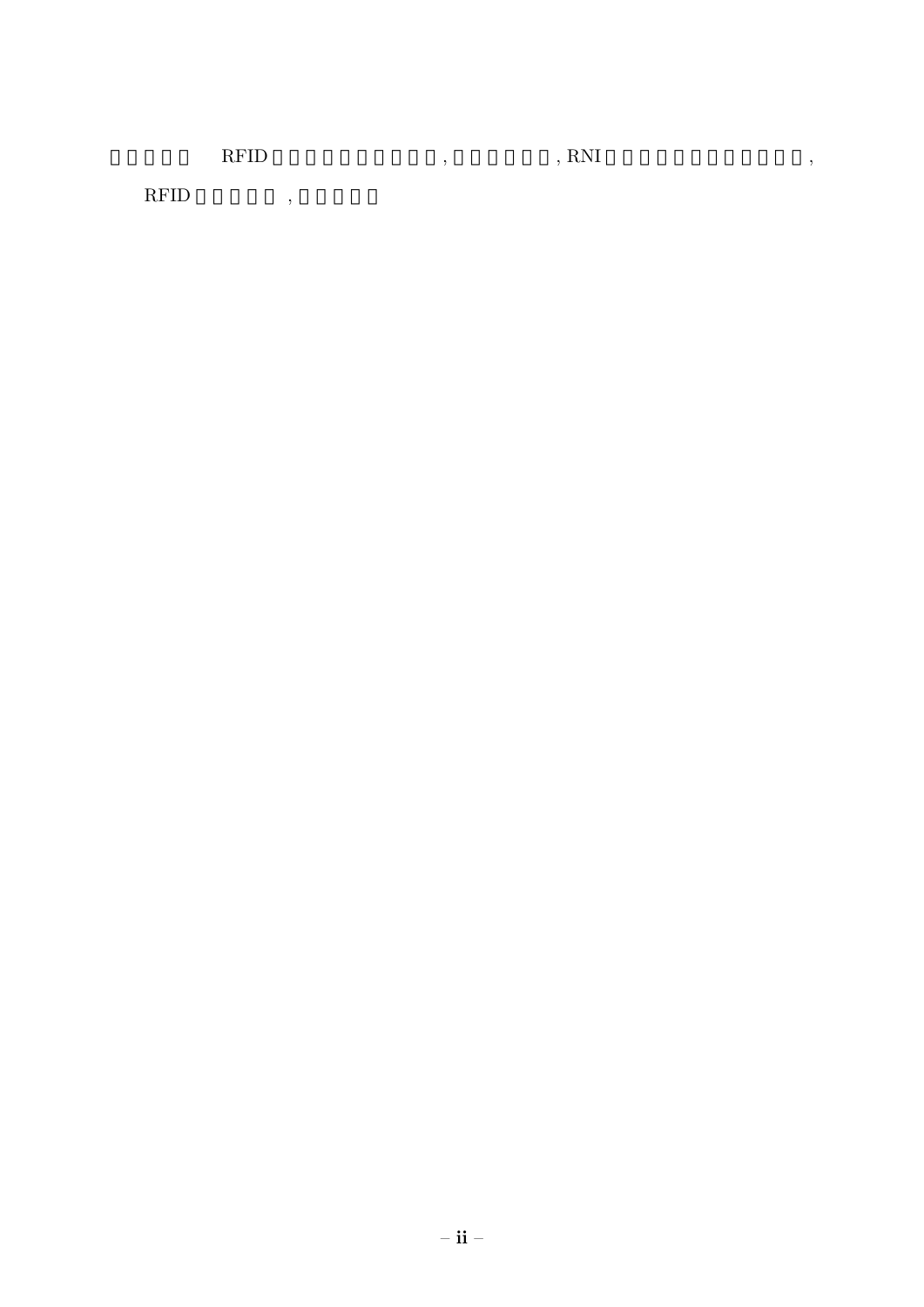## Abstract

## The Platform Design for the RFID tag Integrated Standard operation

## Tatsumi NOZAKI

At the present time, the RFID tag sensor network develops as the basic technology which might bring the next generation's ubiquitous network. EPC Global and Ubiquitous ID Center which are the standardization organizations of the RFID tag aim at the collaboration schemes between the IP network and the RFID network. However, the intercommunication among the various RFID networks have not been achieved because of the different RFID tag standards. To solve this problem, RFID Network Integrated Standard is proposed as the way of the integration among the RFID tag standards. Also, Multi Code is proposed as the RFID tag Integrated Standard by the Synthesis and Technology Laboratory on the High Technology Section supported by Nihon Unisys. The smooth communication between the RFID tag and the RFID application cannot be achieved . The difficulty of the achievement exists in the platform uniquenesses. This study aims to compare and analyze the RFID Network Integrated Standard and the Multi Code, besides the Platforms operated using the standards. This study achieved the construction of the new Integrated Standard Operational Platform which has high expandability and practicality. Moreover, the RFID tag reading environment utilizing two kinds of RFID Reader/Writers that improved the practicality, the usability, the management and the extendability for new RFID tags. Finally, the evaluation method is proposed using the Standard Integration Rate which is newly proposed to measure